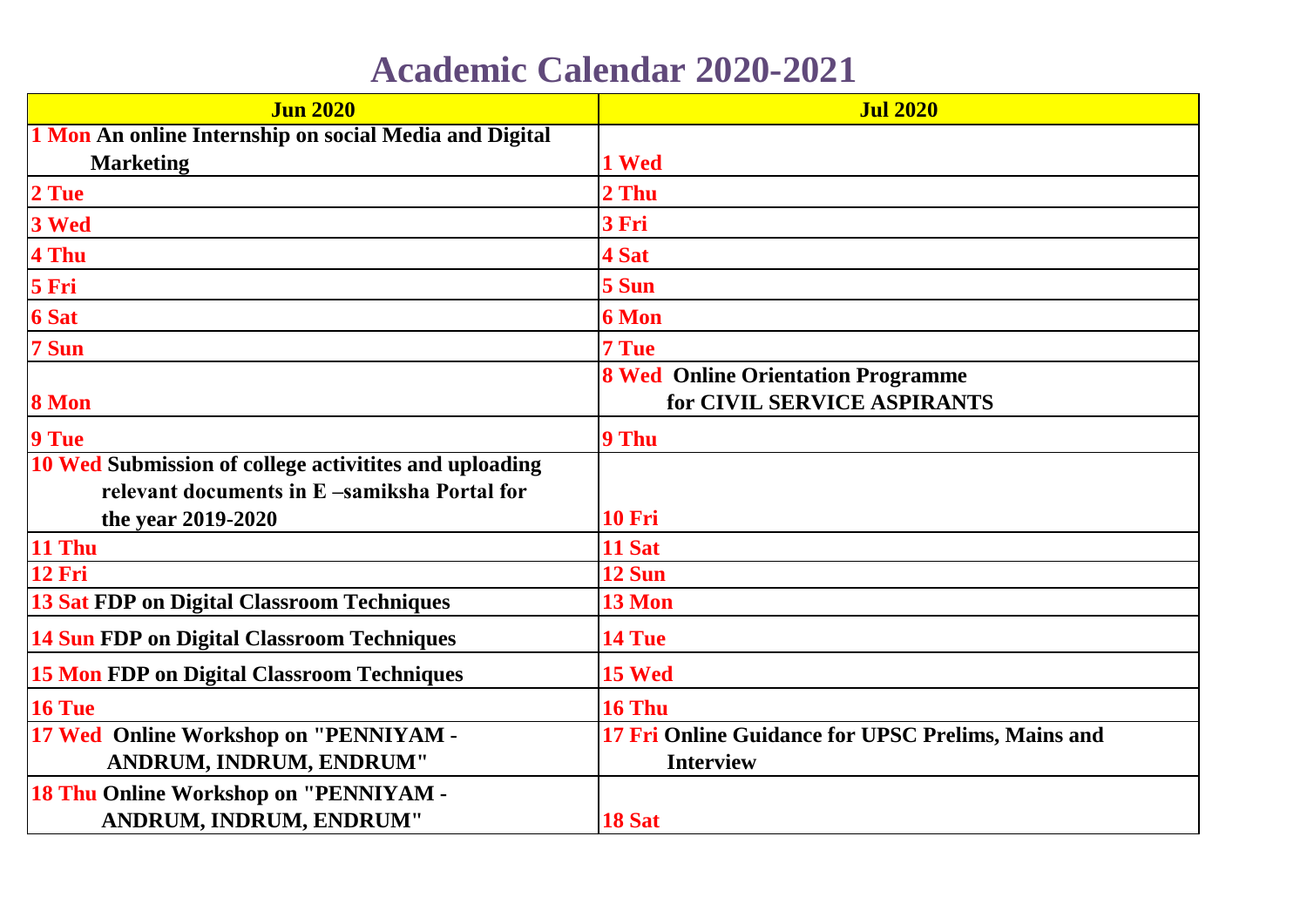| 19 Fri Online Workshop on "PENNIYAM - ANDRUM,<br><b>INDRUM, ENDRUM"</b> | <b>19 Sun</b>                                                                                                                                                |
|-------------------------------------------------------------------------|--------------------------------------------------------------------------------------------------------------------------------------------------------------|
| 20 Sat Online Workshop on "PENNIYAM - ANDRUM,<br><b>INDRUM, ENDRUM"</b> | 20 Mon                                                                                                                                                       |
| 21 Sun Online Workshop on "PENNIYAM - ANDRUM,<br><b>INDRUM, ENDRUM"</b> | 21 Tue                                                                                                                                                       |
| <b>22 Mon</b>                                                           | 22 Wed                                                                                                                                                       |
| 23 Tue                                                                  | 23 Thu Webinar on "Recent Trends in Biological Sciences"                                                                                                     |
| 24 Wed                                                                  | 24 Fri Webinar on "Introduction to Mathematic Modelling"                                                                                                     |
| 25 Thu                                                                  | 25 Sat Webinar on "Impact of COVID19 on Economy,<br>Women and Digitalisation in India"                                                                       |
| <b>26 Fri</b>                                                           | <b>26 Sun</b>                                                                                                                                                |
| <b>27 Sat</b>                                                           | 27 Mon International Webinar on "Role of Molecules and<br><b>Materials in Life Processes"</b>                                                                |
| 28 Sun                                                                  | 28 Tue International Webinar on "Role of Molecules and<br><b>Materials in Life Processes"</b>                                                                |
| 29 Mon                                                                  | 29 Wed Webinar on "Environmental Excellence for<br><b>Excellent Human Living"</b>                                                                            |
|                                                                         | <b>30 Thur Event 1: Webinar on "Environmental Excellence for</b><br><b>Excellent Human Living"</b><br><b>Event 2: National webinar on "Tamils and Temple</b> |
| 30 Tue                                                                  | Culture"                                                                                                                                                     |
|                                                                         | 31 Fri Event 1: International webinar on "Good Ethics for                                                                                                    |
|                                                                         | <b>Better Workplace"</b>                                                                                                                                     |
|                                                                         | Event 2: Webinar on "Disaster mitigation through<br>coastal ecosystem management"                                                                            |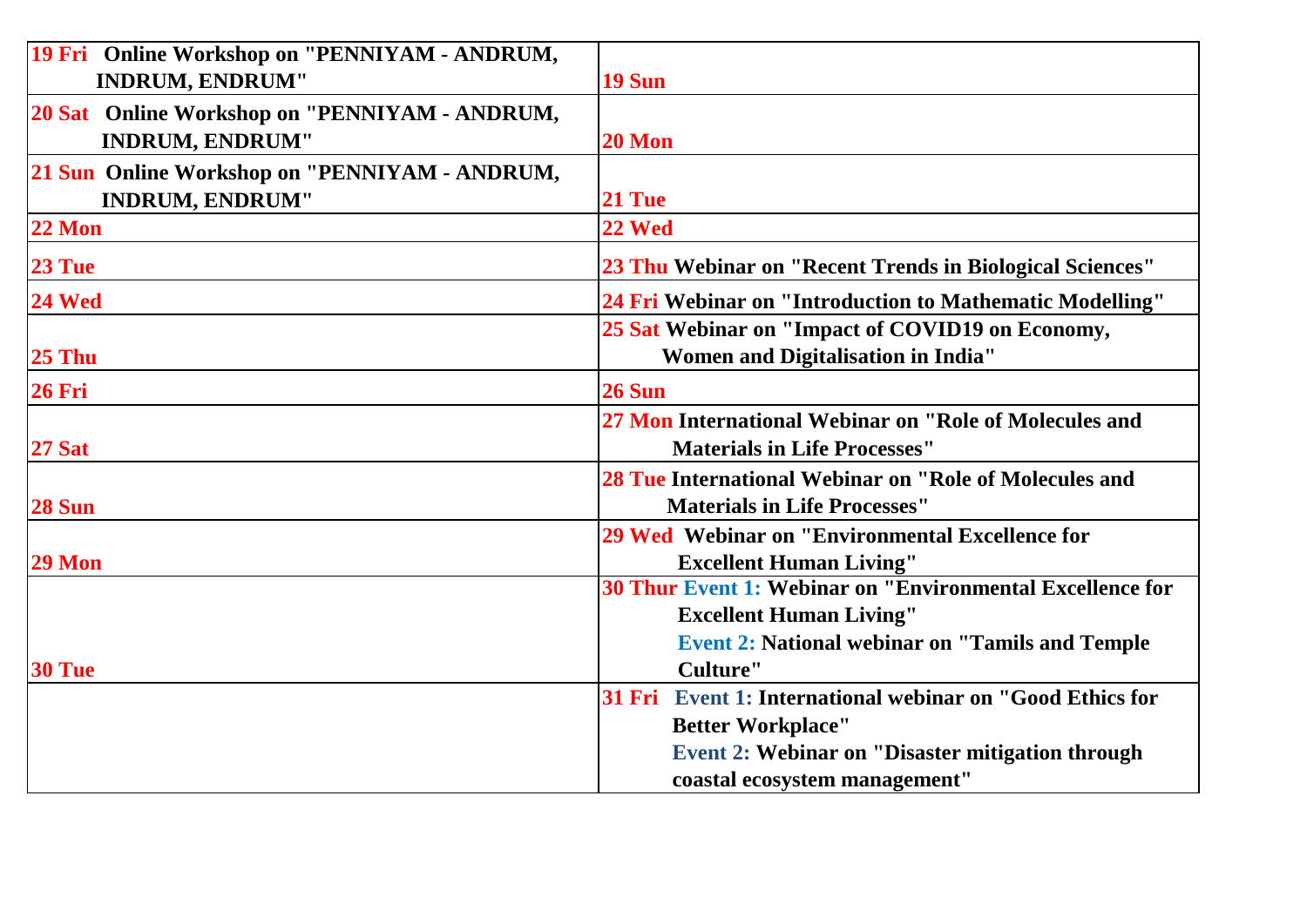| <b>Aug 2020</b>                                                                         | <b>Sep 2020</b>                                                               |
|-----------------------------------------------------------------------------------------|-------------------------------------------------------------------------------|
| 1 Sat FDP on "Online Teaching Tools and Assessment"                                     | 1 Tue                                                                         |
| 2 Sun                                                                                   | 2 Wed                                                                         |
| <b>3 Mon Commencement of Odd Semester</b>                                               | 3 Thu                                                                         |
| 4 Tue                                                                                   | 4 Fri                                                                         |
| 5 Wed                                                                                   | 5 Sat                                                                         |
| <b>6 Thu</b>                                                                            | <b>6 Sun</b>                                                                  |
| 7 Fri                                                                                   | 7 Mon                                                                         |
| 8 Sat                                                                                   | 8 Tue                                                                         |
| 9 Sun                                                                                   | 9 Wed                                                                         |
| 10 Mon                                                                                  | 10 Thu Online orientation programme for under graduate<br>first year students |
| 11 Tue                                                                                  | <b>11 Fri</b>                                                                 |
| 12 Wed                                                                                  | 12 Sat                                                                        |
| <b>13 Thu</b><br><b>Online Orientation Programme on NSP</b><br>scholarship for Freshers | <b>13 Sun</b>                                                                 |
| <b>14 Fri</b>                                                                           | 14 Mon                                                                        |
| <b>15 Sat</b>                                                                           | 15 Tue                                                                        |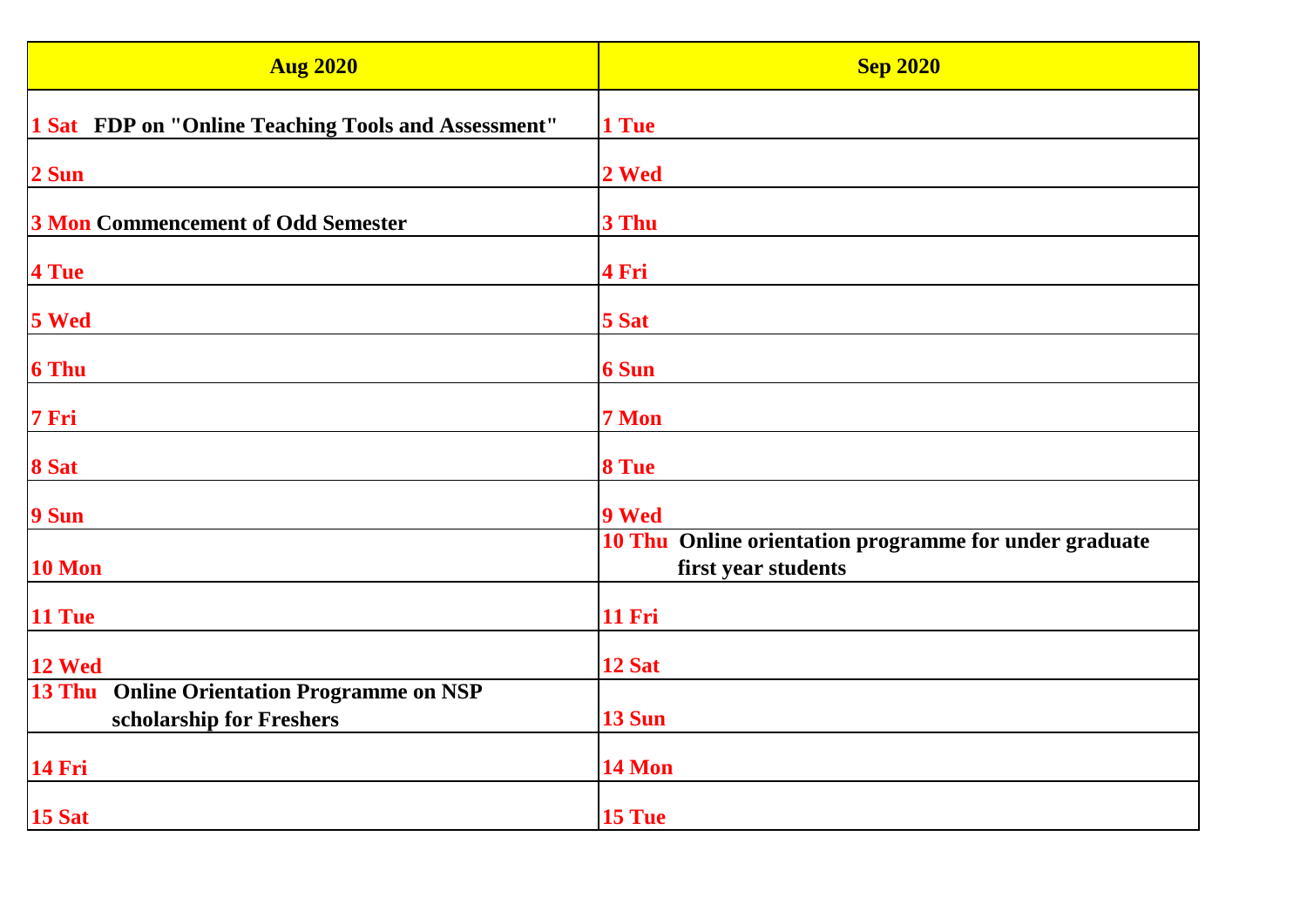| <b>16 Sun</b>                                  | <b>16 Wed</b> |
|------------------------------------------------|---------------|
| <b>17 Mon</b>                                  | <b>17 Thu</b> |
| 18 Tue                                         | <b>18 Fri</b> |
| 19 Wed                                         | <b>19 Sat</b> |
| 20 Thu                                         | <b>20 Sun</b> |
| <b>21 Fri</b>                                  | <b>21 Mon</b> |
| 22 Sat                                         | 22 Tue        |
| <b>23 Sun</b>                                  | 23 Wed        |
| <b>24 Mon</b>                                  | <b>24 Thu</b> |
| 25 Tue                                         | <b>25 Fri</b> |
|                                                |               |
| 26 Wed Commencement of Online Class for I Year | <b>26 Sat</b> |
| <b>27 Thu</b>                                  | <b>27 Sun</b> |
| <b>28 Fri</b>                                  | <b>28 Mon</b> |
| <b>29 Sat</b>                                  | 29 Tue        |
| <b>30 Sun</b>                                  | <b>30 Wed</b> |
| <b>31 Mon</b>                                  |               |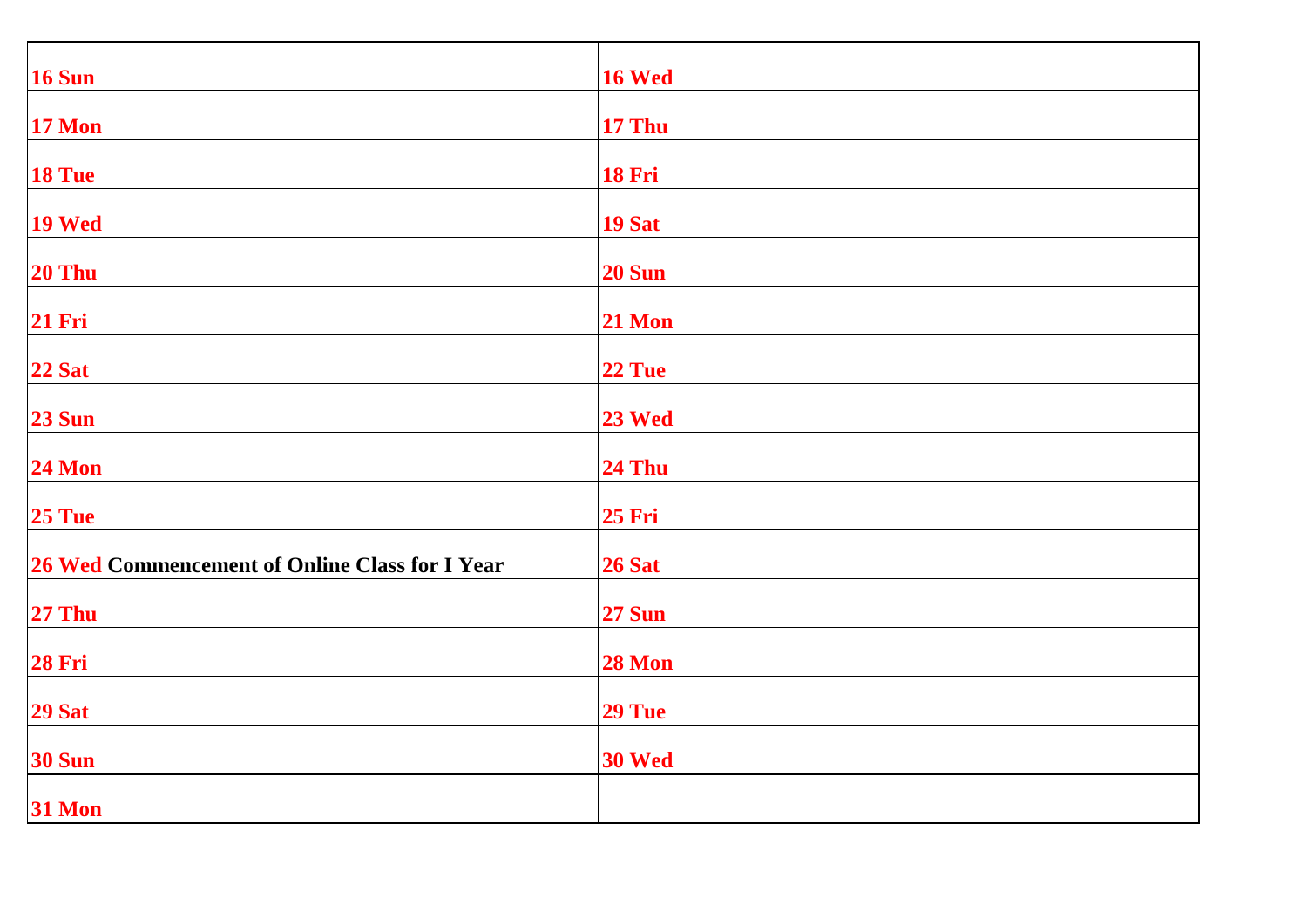| <b>Oct 2020</b> | <b>Nov 2020</b> |
|-----------------|-----------------|
| 1 Thu           | 1 sun           |
| 2 Fri           | 2 Mon           |
| 3 Sat           | 3 Tue           |
| 4 Sun           | 4 Wed           |
| 5 Mon           | 5 Thu           |
| <b>6 Tue</b>    | 6 Fri           |
| 7 Wed           | 7 Sat           |
| 8 Thu           | 8 Sun           |
| 9 Fri           | 9 Mon           |
| <b>10 Sat</b>   | 10 Tue          |
| <b>11 Sun</b>   | 11 Wed          |
| <b>12 Mon</b>   | 12 Thu          |
| 13 Tue          | <b>13 Fri</b>   |
| <b>14 Wed</b>   | <b>14 Sat</b>   |
| <b>15 Thu</b>   | <b>15 Sun</b>   |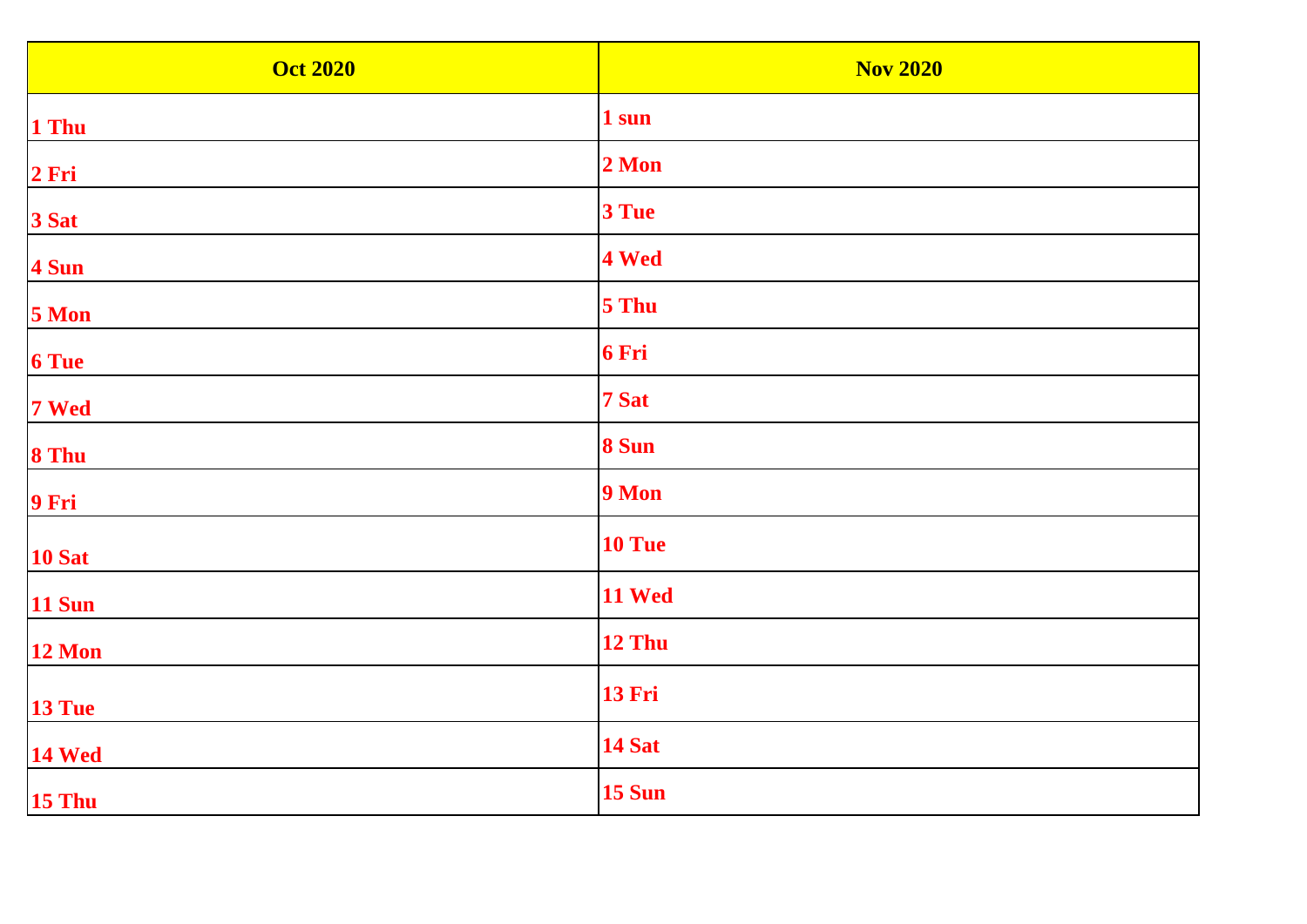| <b>16 Fri</b>                            | <b>16 Mon</b> |
|------------------------------------------|---------------|
| <b>17 Sat</b>                            | 17 Tue        |
| <b>18 Sun</b>                            | 18 Wed        |
| <b>19 Mon</b>                            | 19 Thu        |
| 20 Tue                                   | <b>20 Fri</b> |
| 21 Wed                                   | <b>21 Sat</b> |
| 22 Thu Last working day for Odd Semester | <b>22 Sun</b> |
| <b>23 Fri</b>                            | <b>23 Mon</b> |
| <b>24 Sat</b>                            | 24 Tue        |
| <b>25 Sun</b>                            | 25 Wed        |
| 26 Mon                                   | <b>26 Thu</b> |
| 27 Tue                                   | <b>27 Fri</b> |
| 28 Wed                                   | <b>28 Sat</b> |
| 29 Thu                                   | <b>29 Sun</b> |
| <b>30 Fri</b>                            | <b>30 Mon</b> |
| <b>31 Sat</b>                            |               |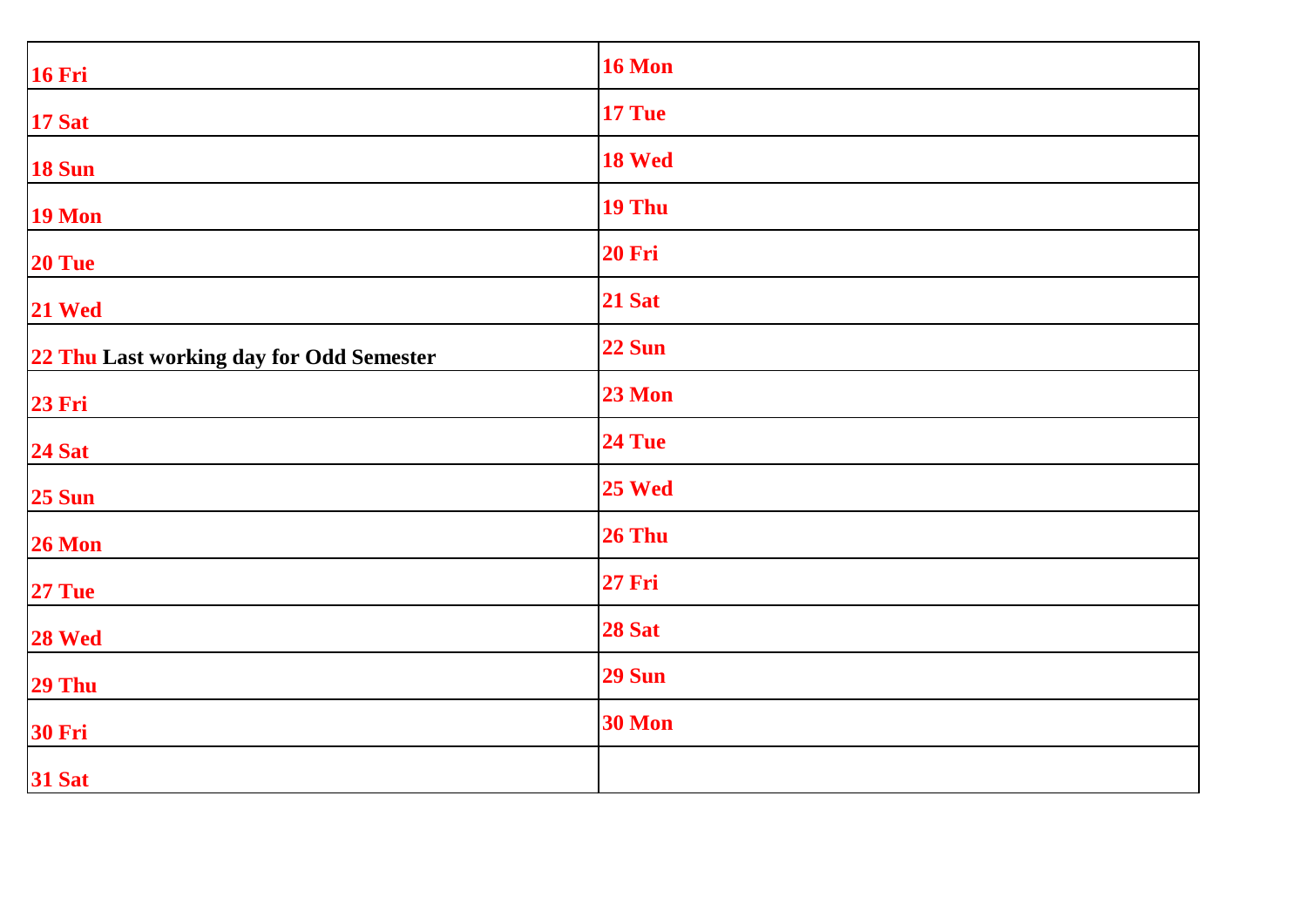| <b>Dec 2020</b>                     | <b>Jan 2021</b>                                                                             |
|-------------------------------------|---------------------------------------------------------------------------------------------|
| 1 Tue                               | 1 Fri                                                                                       |
| 2 Wed Commencement of Even Semester | 2 Sat                                                                                       |
| 3 Thu                               | 3 Sun                                                                                       |
| 4 Fri                               | 4 Mon Commencement of Even Semester for third UG<br>students and Second year PG students    |
| 5 Sat                               | 5 Tue                                                                                       |
| <b>6 Sun</b>                        | <b>6 Wed</b><br><b>7 Thu National Seminar on "21 st Century Science"</b>                    |
| 7 Mon                               | <b>MOU</b> with NextGen Education Training and<br><b>Development Institute, Cuddalore-1</b> |
| 8 Tue                               | 8 Fri                                                                                       |
| 9 Wed                               | 9 Sat                                                                                       |
| 10 Thu                              | <b>10 Sun</b>                                                                               |
| <b>11 Fri</b>                       | 11 Mon                                                                                      |
| 12 Sat                              | 12 Tue                                                                                      |
| <b>13 Sun</b>                       | 13 Wed                                                                                      |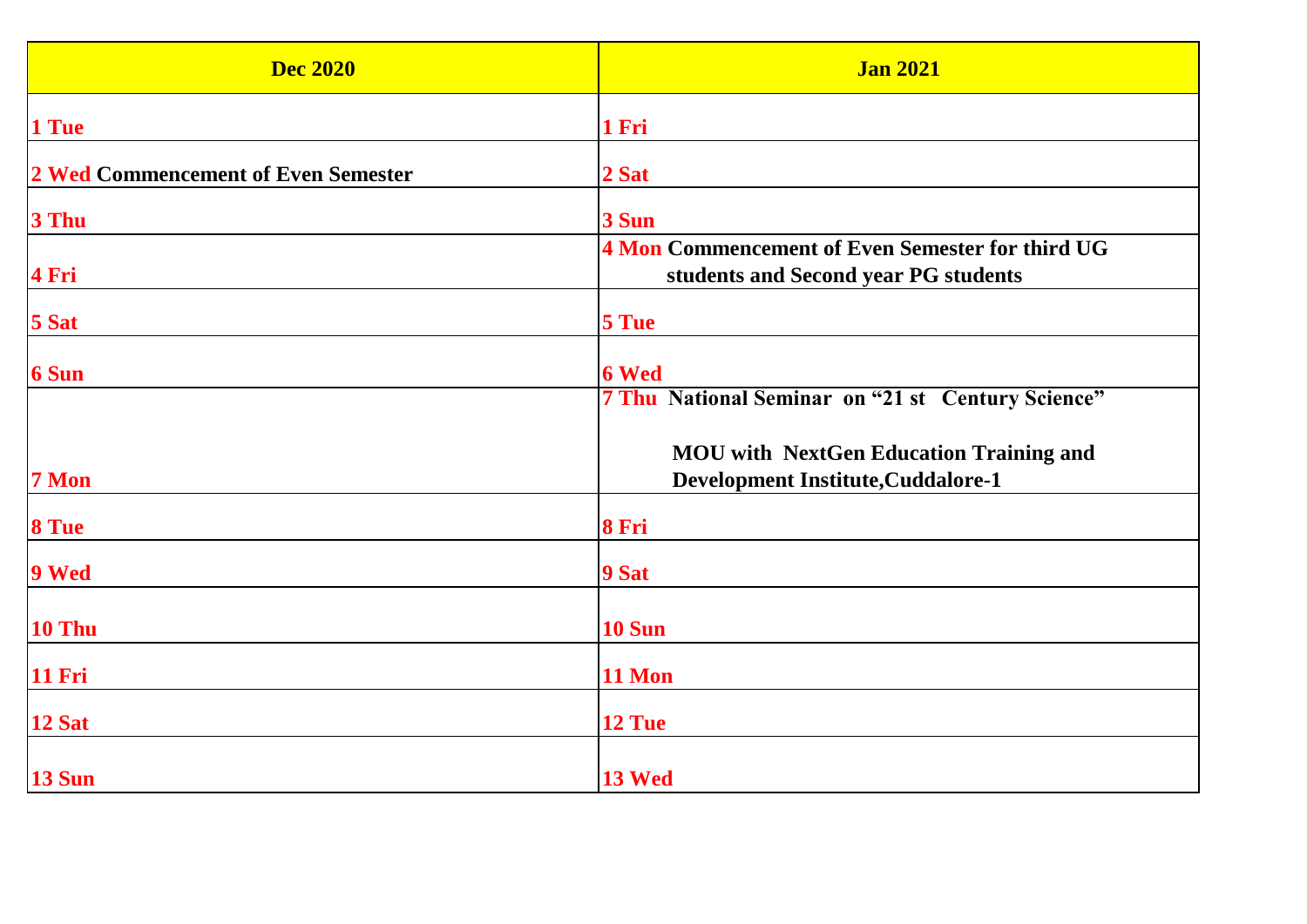| 14 Mon        | 14 Thu                                                                    |
|---------------|---------------------------------------------------------------------------|
| 15 Tue        | <b>15 Fri</b>                                                             |
| 16 Wed        | 16 Sat                                                                    |
| <b>17 Thu</b> | <b>17 Sun</b>                                                             |
| <b>18 Fri</b> | 18 Mon                                                                    |
| <b>19 Sat</b> | 19 Tue Uploading of CIA III marks in the Examination<br>portal for I year |
| <b>20 Sun</b> | 20 Wed Commencement of on-line course registration for<br>I year          |
| 21 Mon        | 21 Thu                                                                    |
| 22 Tue        | <b>22 Fri</b>                                                             |
| 23 Wed        | 23 Sat Last working day for odd semester of I year                        |
| <b>24 Thu</b> | <b>24 Sun</b>                                                             |
| <b>25 Fri</b> | $25$ Mon                                                                  |
| 26 Sat        | 26 Tue                                                                    |
| <b>27 Sun</b> | 27 Wed                                                                    |
| 28 Mon        | 28 Thu                                                                    |
| 29 Tue        | 29 Fri Last date for online course registration for first year            |
| 30 Wed        | <b>30 Sat</b>                                                             |
| <b>31 Thu</b> | 31 sun                                                                    |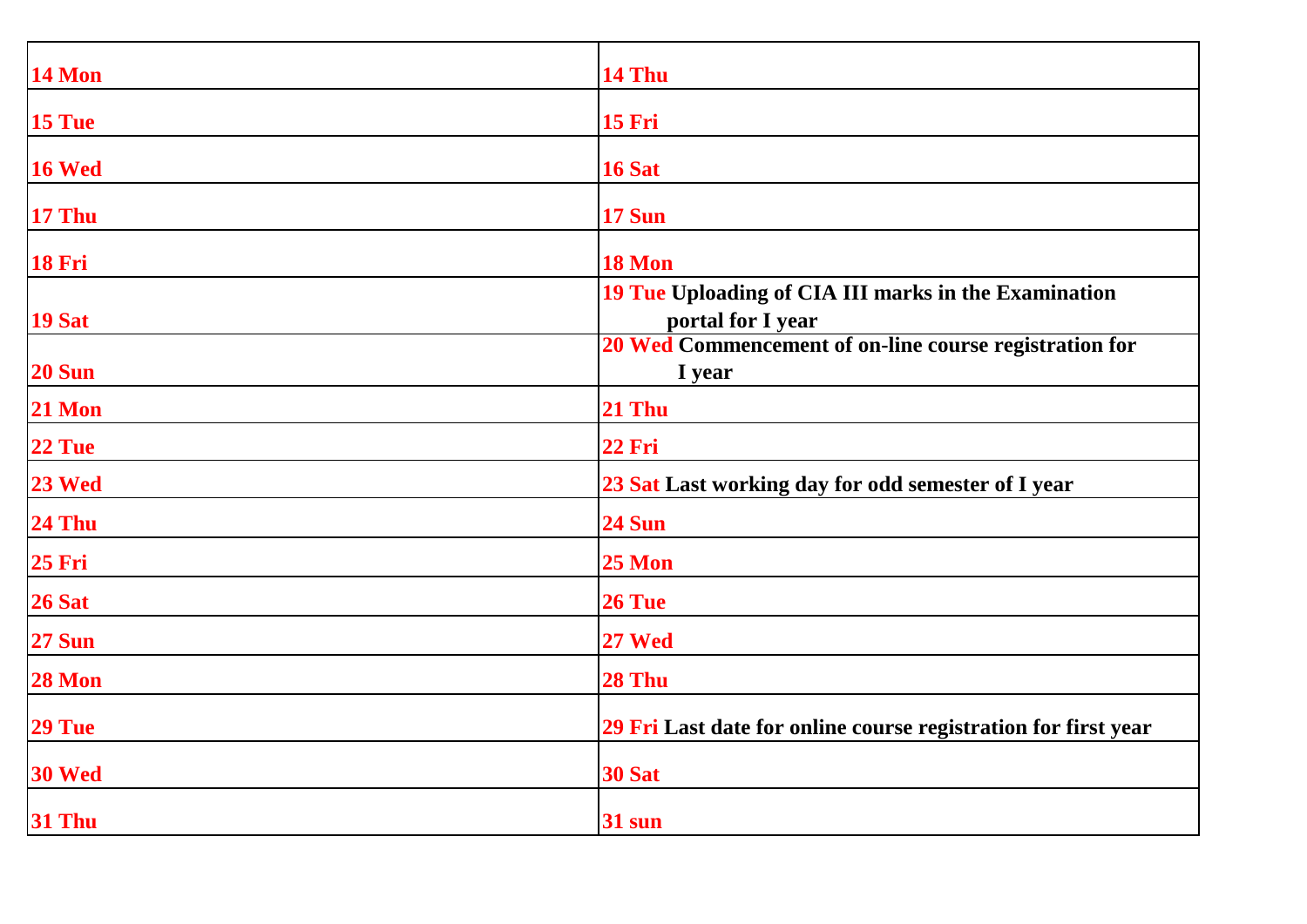| <b>Feb 2021</b>                                                                                      | <b>Mar 2021</b>                                                                                            |
|------------------------------------------------------------------------------------------------------|------------------------------------------------------------------------------------------------------------|
| 1 Mon Uploading of CIA-I internal marks in the Exam                                                  | <b>1 Mon Commencement of Practical examination for second</b>                                              |
| Portal for second and third year                                                                     | and third year UG/PG                                                                                       |
| 2 Tue                                                                                                | 2 Tue                                                                                                      |
|                                                                                                      | 3 Wed Programme on " Financial Literacy " in association<br>with Securities Exchange Board of India (SEBI) |
| 3 Wed                                                                                                | for teaching and administrative staff members                                                              |
| 4 Thu Commencement of Odd semester practical<br>examination for first year                           | 4 Thu Green Audit by Green Club                                                                            |
| 5 Fri                                                                                                | 5 Fri                                                                                                      |
| <b>6 Sat</b>                                                                                         | <b>6 Sat</b>                                                                                               |
| 7 Sun                                                                                                | 7 Sun                                                                                                      |
| <b>8 Mon Offline Classes for I year</b>                                                              |                                                                                                            |
| <b>Capability enhancement programme on soft skills</b><br>and Personality development for First year | 8 Mon                                                                                                      |
|                                                                                                      |                                                                                                            |
| 9 Tue                                                                                                | <b>9 Tue Internal III (Model Examination)</b>                                                              |
| <b>10 Wed</b> Collection online Feedback from students,<br><b>Alumni and Parents</b>                 | 10 Wed                                                                                                     |
| 11 Thu                                                                                               | 11 Thu                                                                                                     |
| <b>12 Fri</b>                                                                                        | <b>12 Fri</b>                                                                                              |
| 13 Sat                                                                                               | 13 Sat                                                                                                     |
| <b>14 Sun</b>                                                                                        | <b>14 Sun</b>                                                                                              |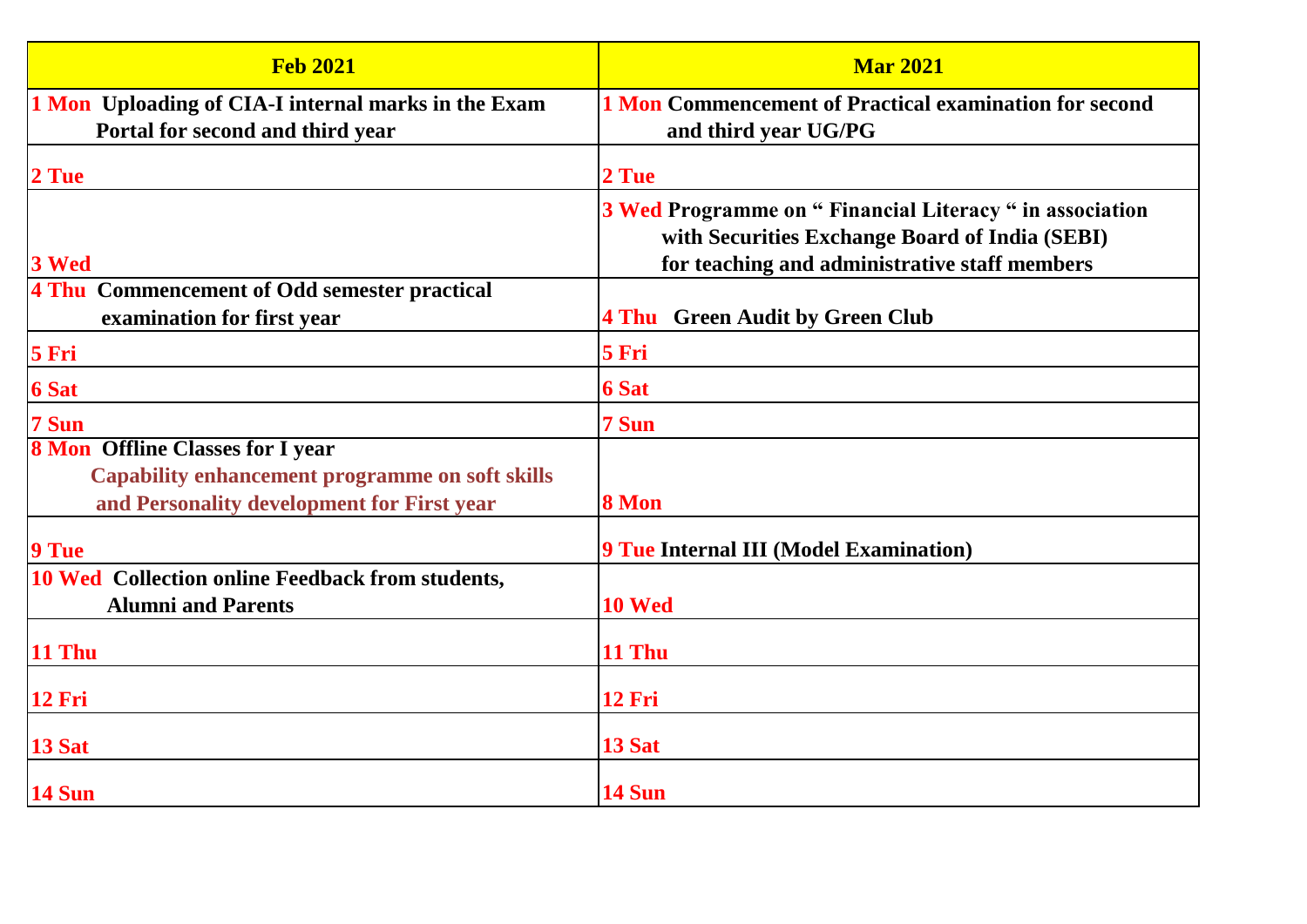| <b>15 Mon</b>                                                                             | 15 Mon                                                                                     |
|-------------------------------------------------------------------------------------------|--------------------------------------------------------------------------------------------|
| 16 Tue                                                                                    | 16 Tue                                                                                     |
| 17 Wed                                                                                    | <b>17 Wed</b>                                                                              |
| 18 Thu                                                                                    | 18 Thu                                                                                     |
| <b>19 Fri</b>                                                                             | 19 Fri Uploading of CIA-III internal marks in the exam<br>portal for second and third year |
| <b>20 Sat</b>                                                                             | 20 Sat                                                                                     |
| <b>21 Sun</b>                                                                             | <b>21 Sun</b>                                                                              |
| 22 Mon Programme on Career Guidance<br><b>An exhibition on Career Guidance</b>            | <b>22 Mon</b>                                                                              |
| 23 Tue Uploading of CIA-II internal marks in the exam<br>portal for second and third year | 23 Tue                                                                                     |
| <b>24 Wed</b>                                                                             | 24 Wed                                                                                     |
| <b>25 Thu</b>                                                                             | 25 Thu                                                                                     |
| <b>26 Fri</b>                                                                             | 26 Fri                                                                                     |
| 27 Sat Alumini Meeting                                                                    | <b>27 Sat</b>                                                                              |
| <b>28 Sun</b>                                                                             | 28 Sun                                                                                     |
|                                                                                           | 29 Mon                                                                                     |
|                                                                                           | 30 Tue                                                                                     |
|                                                                                           | 31 Wed                                                                                     |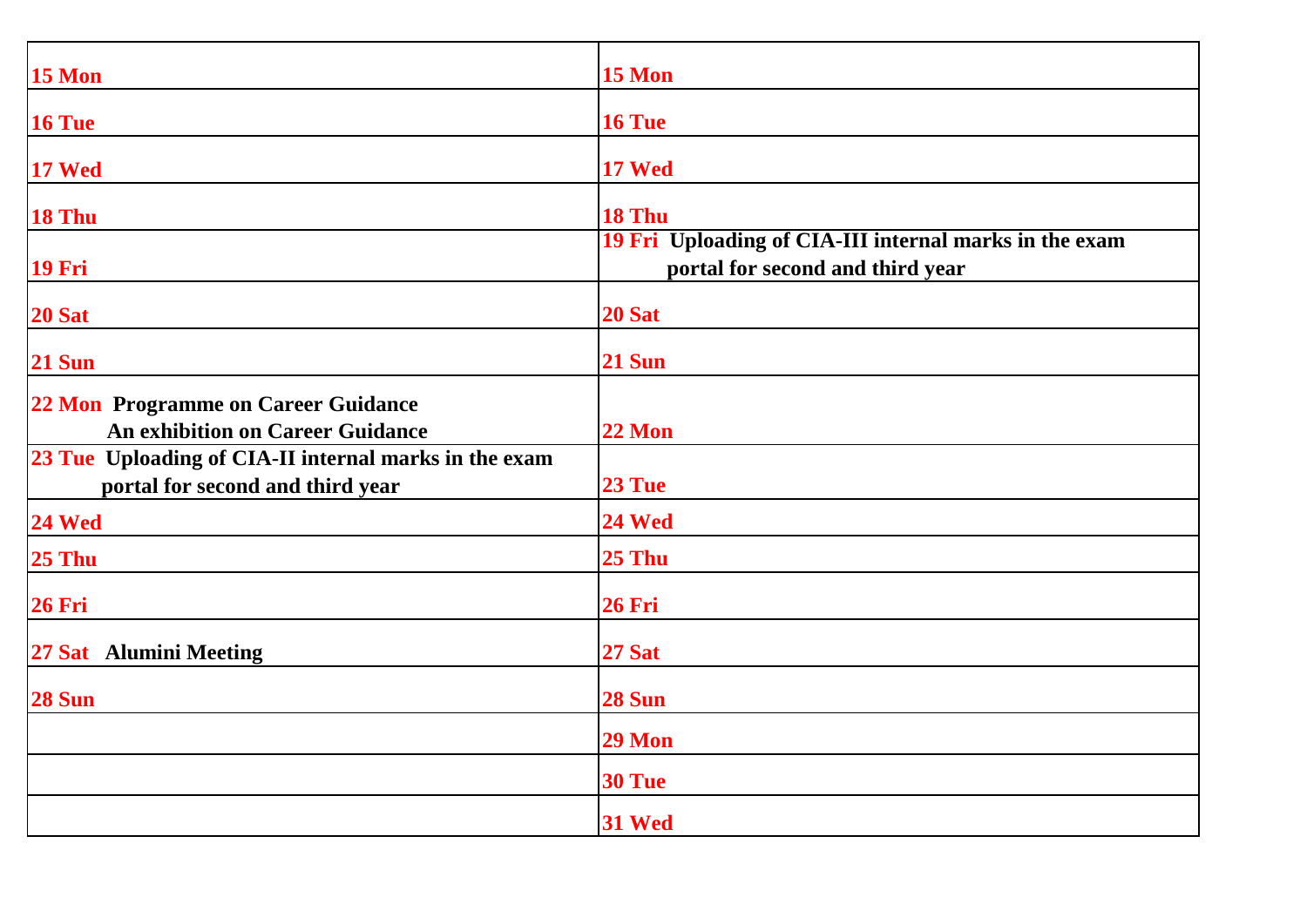| <b>Apr 2021</b>                                    | <b>May 2021</b> |
|----------------------------------------------------|-----------------|
| <b>Conduct of Academic Audit</b><br>1 Thu          | 1 Sat           |
| 2 Fri                                              | 2 sun           |
| 3 Sat                                              | 3 Mon           |
| 4 Sun                                              | 4 Tue           |
| 5 Mon                                              | 5 Wed           |
| <b>6 Tue</b>                                       | <b>6 Thu</b>    |
| 7 Wed                                              | 7 Fri           |
| 8 Thu                                              | 8 Sat           |
| 9 Fri<br><b>Last Working Day for Even Semester</b> | 9 Sun           |
| <b>10 Sat</b>                                      | 10 Mon          |
| <b>11 Sun</b>                                      | 11 Tue          |
| <b>12 Mon</b>                                      | 12 Wed          |
| 13 Tue                                             | 13 Thu          |
| <b>14 Wed</b>                                      | <b>14 Fri</b>   |
| 15 Thu                                             | 15 Sat          |